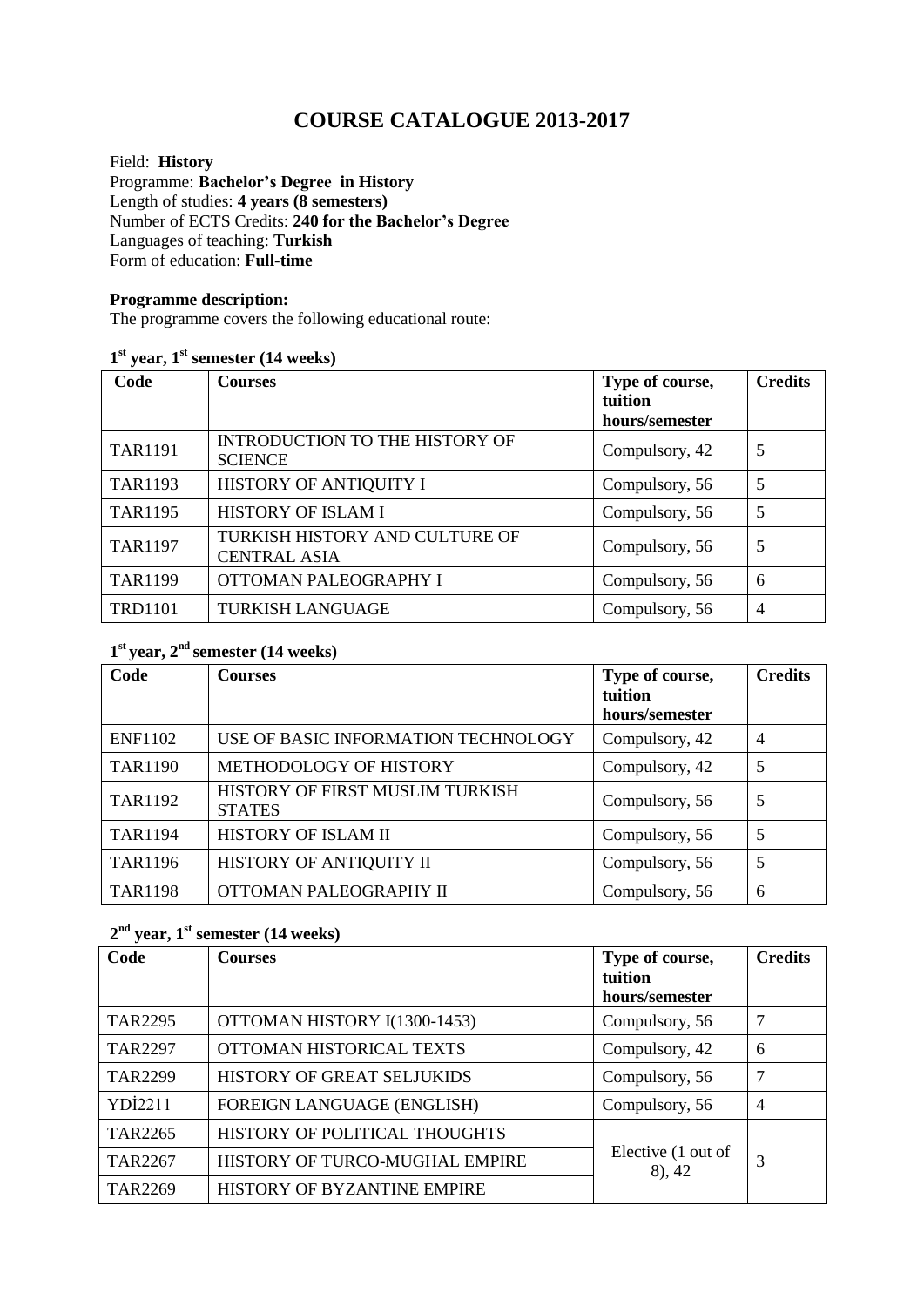| TAR2271        | <b>HISTORY OF ROMAN EMPIRE</b>       |                    |   |
|----------------|--------------------------------------|--------------------|---|
| TAR2273        | HISTORY OF OTTOMAN LOCAL INSTITUTION |                    |   |
| TAR2275        | HISTORY OF TURKISH LAW               |                    |   |
| TAR2277        | SOURCES OF HISTORY OF ANTIQUITY      |                    |   |
| TAR2279        | <b>TEACHING PERSIAN</b>              |                    |   |
| TAR2281        | <b>TEACHING ARABIC</b>               |                    |   |
| TAR2283        | HISTORY OF EUROPEAN ECONOMY          |                    |   |
| <b>TAR2285</b> | <b>HİSTORY OF RUSSIA</b>             |                    | 3 |
| TAR2287        | HISTORY OF MEDIEVAL EUROPE           | Elective (1 out of |   |
| TAR2289        | HISTORY OF ANATOLIA IN ANTIQUITY     | (7), 42            |   |
| TAR2291        | HISTORY OF TURKEY IN THE ERA OF      |                    |   |
|                | <b>PRINCIPALITIES</b>                |                    |   |
| TAR2293        | HISTORY OF EUROPEAN RELATIONS WITH   |                    |   |
|                | NEAR EAST                            |                    |   |

## **2 nd year, 2 nd semester (14 weeks)**

| Code           | <b>Courses</b>                                              | Type of course,<br>tuition<br>hours/semester | <b>Credits</b> |
|----------------|-------------------------------------------------------------|----------------------------------------------|----------------|
| TAR2294        | OTTOMAN HISTORY II(1453-1622)                               | Compulsory, 56                               | 8              |
| <b>TAR2296</b> | OTTOMAN PALEOGRAPHY AND DIPLOMATIC                          | Compulsory, 56                               | $\overline{7}$ |
| <b>TAR2298</b> | TURKISH WORLD IN THE EARLY MODERN<br><b>AND MODERN AGES</b> | Compulsory, 56                               | 7              |
| TAR2274        | <b>HISTORY OF CRUSADES</b>                                  |                                              |                |
| TAR2276        | SOURCES OF GENERAL TURKISH HISTORY                          |                                              |                |
| <b>TAR2278</b> | HISTORY OF KARAKOYUNLU AND<br><b>AKKOYUNLI STATES</b>       | Elective (1 out of<br>$3)$ , 28              | $\overline{2}$ |
| <b>TAR2280</b> | SYSTEM OF OTTOMAN NETWORKS OF THE<br><b>POST</b>            |                                              |                |
| <b>TAR2282</b> | POLICY OF OTTOMAN CONQUEST AND<br><b>HOUSING</b>            | Elective (1 out of                           | $\overline{2}$ |
| <b>TAR2284</b> | HISTORY OF ANATOLIAN SELJUKS                                | $2)$ , 28                                    |                |
| <b>TAR2286</b> | HISTORY OF ISLAMIC CIVILISATION                             | Elective (1 out of                           |                |
| <b>TAR2288</b> | HIST. OF AMERICA AND EUROPE BETWEEN<br>15TH-19TH CENT       | $2)$ , 28                                    | $\overline{2}$ |
| <b>TAR2290</b> | SOURCES OF MEDIEVAL EUROPEAN<br><b>HISTORY</b>              | Elective (1 out of                           | $\overline{2}$ |
| <b>TAR2292</b> | HISTORY OF POLITICAL THOUGHT IN THE<br><b>ISLAM</b>         | $2)$ , 28                                    |                |

## **3 rd year, 1 st semester (14 weeks)**

| Code           | <b>Courses</b>                                               | Type of course, | <b>Credits</b> |
|----------------|--------------------------------------------------------------|-----------------|----------------|
|                |                                                              | tuition         |                |
|                |                                                              | hours/semester  |                |
| AİT3301        | PRINC.OF ATATÜRK AND HISTORY OF<br><b>TURKISH REVOLUTION</b> | Compulsory, 56  | $\overline{4}$ |
| <b>TAR3395</b> | OTTOMAN HISTORY III (1622-1789)                              | Compulsory, 56  | 8              |
| <b>TAR3397</b> | HISTORY OF OTTOMAN INSTITUTIONS AND<br><b>CIVILIZATION I</b> | Compulsory, 56  | 9              |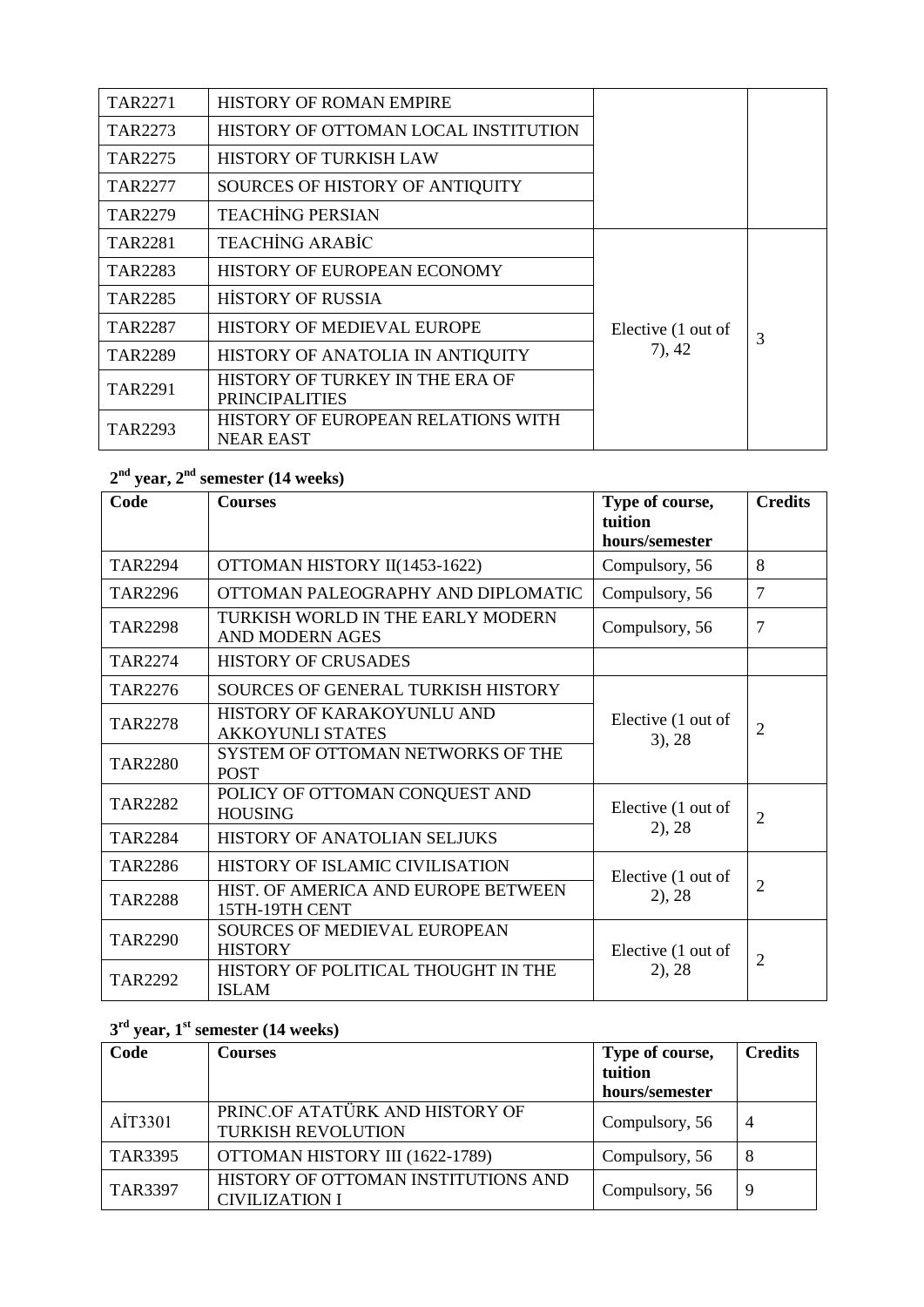| <b>SEÇ3301</b> | SELECTIVE COURSES (3 COURSE WILL BE<br><b>SELECTED</b> ) |                                 |   |
|----------------|----------------------------------------------------------|---------------------------------|---|
|                |                                                          |                                 |   |
|                | Elective Courses                                         |                                 |   |
| TAR3375        | ECONOMIC HISTORY OF OTTOMAN STATE                        |                                 |   |
| TAR3377        | HISTORY OF CAUCASIA                                      | Elective (1 out of              | 3 |
| TAR3379        | <b>HISTORY OF ILHANIDS</b>                               | 4), 42                          |   |
| TAR3381        | HISTORY OF SCIENCE AND TECHNOLOGY                        |                                 |   |
| TAR3383        | HISTORY OF TURKISH RELATIONS WITH<br><b>NEAR EAST</b>    | Elective (1 out of              |   |
| TAR3385        | POLITICAL HISTORY OF BALKAN STATES                       | $3)$ , 42                       | 3 |
| TAR3387        | CONTEMPORARY ISLAMIC WORLD                               |                                 |   |
| TAR3389        | <b>HISTORY OF IMPERIALISM</b>                            |                                 |   |
| TAR3391        | HISTORICAL SOURCES OF EARLY MODERN<br><b>PERIOD</b>      | Elective (1 out of<br>$3)$ , 42 | 3 |
| TAR3393        | <b>ARCHIVAL DOCUMENTS I</b>                              |                                 |   |

## **3 rd year, 2 nd semester (14 weeks)**

| Code           | <b>Courses</b>                                                   | Type of course,<br>tuition<br>hours/semester | <b>Credits</b> |
|----------------|------------------------------------------------------------------|----------------------------------------------|----------------|
| <b>TAR3394</b> | OTTOMAN MODERNIZATION MOVEMENTS                                  | Compulsory, 56                               | 6              |
| TAR3396        | OTTOMAN HISTORY IV (1789-1918)                                   | Compulsory, 56                               | 6              |
| <b>TAR3398</b> | HISTORY OF OTTOMAN INSTITUTIONS AND<br><b>CIVILIZATION 2</b>     | Compulsory, 56                               | 6              |
| <b>TAR3370</b> | HISTORY OF OTTOMAN INDUSTRY AND<br><b>TRADE</b>                  | Elective (1 out of                           |                |
| TAR3372        | <b>HISTORY OF FAR EAST</b>                                       | $3)$ , 42                                    | 3              |
| TAR3376        | <b>HISTORY OF PERSIA</b>                                         |                                              |                |
| <b>TAR3380</b> | HISTORY OF EUROPEAN INDUSTRIAL<br><b>REVOLUTION AND PROBLEMS</b> | Elective (1 out of                           | 3              |
| <b>TAR3388</b> | SOCIAL STRUCTURE IN OTTOMAN STATE                                | $3)$ , 42                                    |                |
| TAR3392        | ARCHIVAL DOCUMENTS II                                            |                                              |                |
| <b>TAR3378</b> | HISTORY OF KHANATE CHAGHATAIDS                                   |                                              |                |
| <b>TAR3382</b> | <b>SEMINAR OF EARLY MODERN PERIOD</b>                            | Elective (1 out of<br>$3)$ , 28              | 3              |
| <b>TAR3384</b> | <b>HISTORY OF TIMURIDS</b>                                       |                                              |                |
| TAR3386        | HISTORY OF TURKISH STATES IN INDIA                               | Elective (1 out of                           | 3              |
| <b>TAR3390</b> | SOURCES OF MODERN PERIOD                                         | $2)$ , 28                                    |                |

## **4 th year, 1 st semester (14 weeks)**

| Code           | <b>Courses</b>                | Type of course,<br>tuition | <b>Credits</b> |
|----------------|-------------------------------|----------------------------|----------------|
|                |                               | hours/semester             |                |
| TAR4401        | <b>GRADUATION THESIS I</b>    | Compulsory, 28             | 5              |
| <b>TAR4497</b> | HISTORY OF CONTEMPORARY WORLD | Compulsory, 56             |                |
| TAR4499        | HISTORY OF TURKISH REPUBLIC I | Compulsory, 56             | 5              |